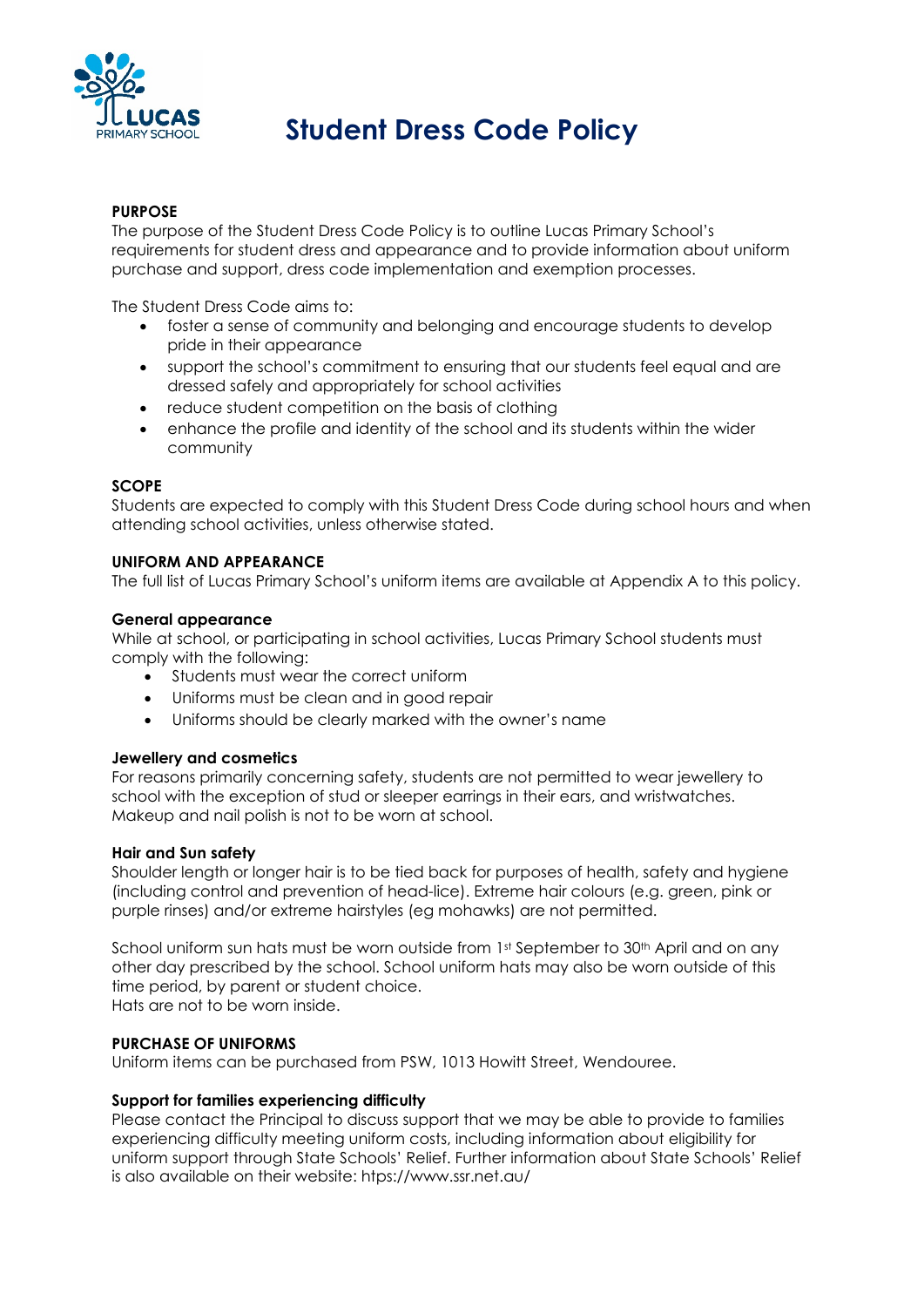### **IMPLEMENTATION**

Lucas Primary School will ensure that this Student Dress Code is communicated to all families and students through our website. We will assist students who may be experiencing difficulties complying with this policy where possible.

Students wearing non-compliant uniform items may be asked to change into a compliant item of clothing provided by the school.

If a student is out of school uniform or otherwise breaches the Student Dress Code on a recurring basis, a note will be provided to the student and parents by the classroom teacher. If non-compliance with the dress code becomes a continued occurrence, the Principal will be informed and a phone call home may be required. In this event, the school will continue to work with the student and family to support compliance.

Measures taken by Lucas Primary School to address concerns about student noncompliance with the Student Dress Code will be addressed in accordance with our Student Wellbeing and Engagement Policy.

### **EXEMPTIONS TO STUDENT DRESS CODE**

We recognise that there may be situations where the application of this dress code may affect students unequally.

Students and their parents or carers may apply either in writing or in person to the Principal for an exemption to this Student Dress Code if:

- an aspect of this code prevents the student from complying with a requirement of their religious, ethnic or cultural beliefs or background
- the student has a particular disability or health condition that requires a departure from the dress code

When the Principal receives a request for an exemption, they will:

- consider the grounds for the exemption request
- explain the process to the student and/or their parents/carers
- encourage the student and/or their parents/carers to support their application with evidence.

The Principal or delegate will then try to negotiate a resolution that is acceptable to all parties. If an exemption is not allowed, then written reasons will be provided to the student and/or their parents or carers.

### **CONCERNS ABOUT THIS STUDENT DRESS CODE**

Lucas Primary School welcomes feedback from the school community in relation to this Student Dress Code. If you have a concern or complaint about the Student Dress Code, further information about raising a concern or complaint is available in our school's *Parent Complaint Policy*, available on our website.

### **REVIEW CYCLE**

This Student Dress Code will be reviewed by School Council in Term 1, 2020.